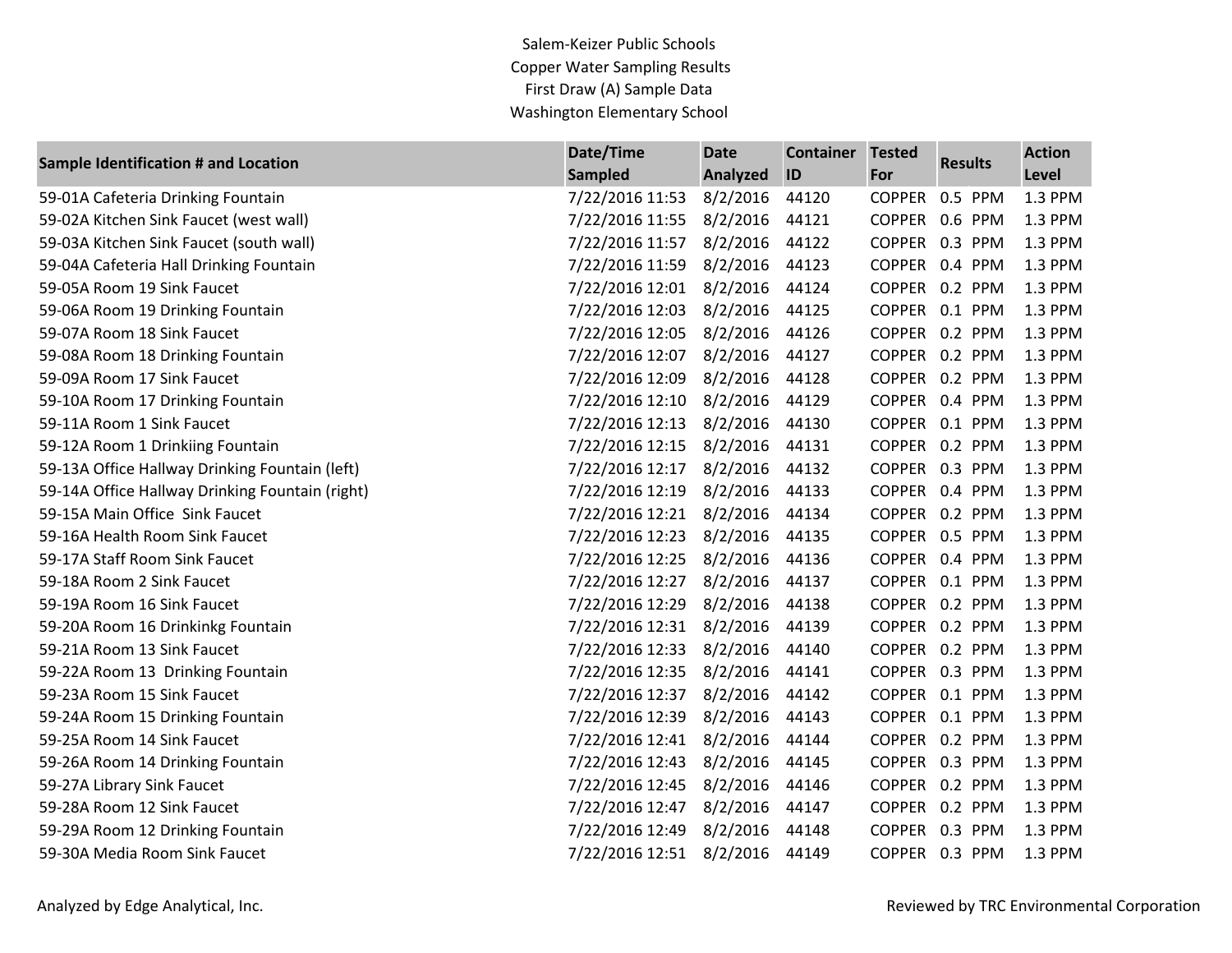Salem-Keizer Public Schools Copper Water Sampling Results First Draw (A) Sample Data Washington Elementary School

| Sample Identification # and Location                                | Date/Time       | <b>Date</b> | <b>Container</b> | <b>Tested</b> | <b>Results</b> | <b>Action</b> |
|---------------------------------------------------------------------|-----------------|-------------|------------------|---------------|----------------|---------------|
|                                                                     | <b>Sampled</b>  | Analyzed    | ID               | For           |                | Level         |
| 59-31A Media Room Drinking Fountain                                 | 7/22/2016 12:53 | 8/2/2016    | 44150            | <b>COPPER</b> | 0.4 PPM        | 1.3 PPM       |
| 59-32A Room 11 Sink Faucet                                          | 7/22/2016 12:55 | 8/2/2016    | 44151            | <b>COPPER</b> | 0.2 PPM        | 1.3 PPM       |
| 59-33A Room 11 Drinking Fountain                                    | 7/22/2016 12:57 | 8/2/2016    | 44152            |               | COPPER 0.2 PPM | 1.3 PPM       |
| 59-34A Room 4 Sink Faucet                                           | 7/22/2016 12:59 | 8/2/2016    | 44153            | <b>COPPER</b> | 0.2 PPM        | 1.3 PPM       |
| 59-35A Room 4 Drinking Fountain                                     | 7/22/2016 13:01 | 8/2/2016    | 44154            |               | COPPER 0.3 PPM | 1.3 PPM       |
| 59-36A Room 10 Sink Faucet                                          | 7/22/2016 13:03 | 8/2/2016    | 44155            | <b>COPPER</b> | 0.3 PPM        | 1.3 PPM       |
| 59-37A Room 10 Drinking Fountain                                    | 7/22/2016 13:05 | 8/2/2016    | 44156            |               | COPPER 0.3 PPM | 1.3 PPM       |
| 59-38A Room 5 Sink Faucet                                           | 7/22/2016 13:07 | 8/2/2016    | 44157            | <b>COPPER</b> | 0.2 PPM        | 1.3 PPM       |
| 59-39A Room 5 Drinking Fountain                                     | 7/22/2016 13:09 | 8/2/2016    | 44158            |               | COPPER 0.4 PPM | 1.3 PPM       |
| 59-40A Room 6 Sink Faucet                                           | 7/22/2016 13:11 | 8/2/2016    | 44159            |               | COPPER 0.2 PPM | 1.3 PPM       |
| 59-41A Room 6 Drinking Fountain                                     | 7/22/2016 13:13 | 8/2/2016    | 44160            |               | COPPER 0.3 PPM | 1.3 PPM       |
| 59-42A Room 9 Sink Faucet                                           | 7/22/2016 13:15 | 8/2/2016    | 44161            | <b>COPPER</b> | 0.2 PPM        | 1.3 PPM       |
| 59-43A Room 9 Drinking Fountain                                     | 7/22/2016 13:17 | 8/2/2016    | 44162            |               | COPPER 0.4 PPM | 1.3 PPM       |
| 59-44A Room 7 Sink Faucet                                           | 7/22/2016 13:20 | 8/2/2016    | 44163            |               | COPPER 0.3 PPM | 1.3 PPM       |
| 59-45A Room 7 Drinking Fountain                                     | 7/22/2016 13:22 | 8/2/2016    | 44164            |               | COPPER 0.4 PPM | 1.3 PPM       |
| 59-46A Room 8 Sink Faucet                                           | 7/22/2016 13:24 | 8/2/2016    | 44165            |               | COPPER 0.3 PPM | 1.3 PPM       |
| 59-47A Room 8 Drinking Fountain                                     | 7/22/2016 13:26 | 8/2/2016    | 44166            |               | COPPER 0.4 PPM | 1.3 PPM       |
| 59-48A Gymnasium Drinking Fountain                                  | 7/22/2016 13:30 | 8/2/2016    | 44167            |               | COPPER 0.3 PPM | 1.3 PPM       |
| 59-49A Music Room Sink Faucet                                       | 7/22/2016 13:32 | 8/2/2016    | 44168            |               | COPPER 0.4 PPM | 1.3 PPM       |
| 59-50A Music Room Drinking Fountain                                 | 7/22/2016 13:34 | 8/2/2016    | 44169            |               | COPPER 0.5 PPM | 1.3 PPM       |
| 59-51A Main Corridor Outside Media Center Drinking Fountain (left)  | 7/22/2016 13:45 | 8/2/2016    | 44170            | <b>COPPER</b> | 0.2 PPM        | 1.3 PPM       |
| 59-52A Main Corridor Outside Media Center Drinking Fountain (right) | 7/22/2016 13:47 | 8/2/2016    | 44171            | <b>COPPER</b> | 0.4 PPM        | 1.3 PPM       |
| 59-53A Main Corridor Near Room 6 Drinking Fountian                  | 7/22/2016 13:49 | 8/2/2016    | 44172            |               | COPPER 0.4 PPM | 1.3 PPM       |

EPA Action Level for Copper in Schools is 1.3 PPM

**SKPS Action Level for Copper is 1.3 PPM** 

**Highlighted samples are at or exceed the Salem-Keizer Public Schools (SKPS) Action Level**